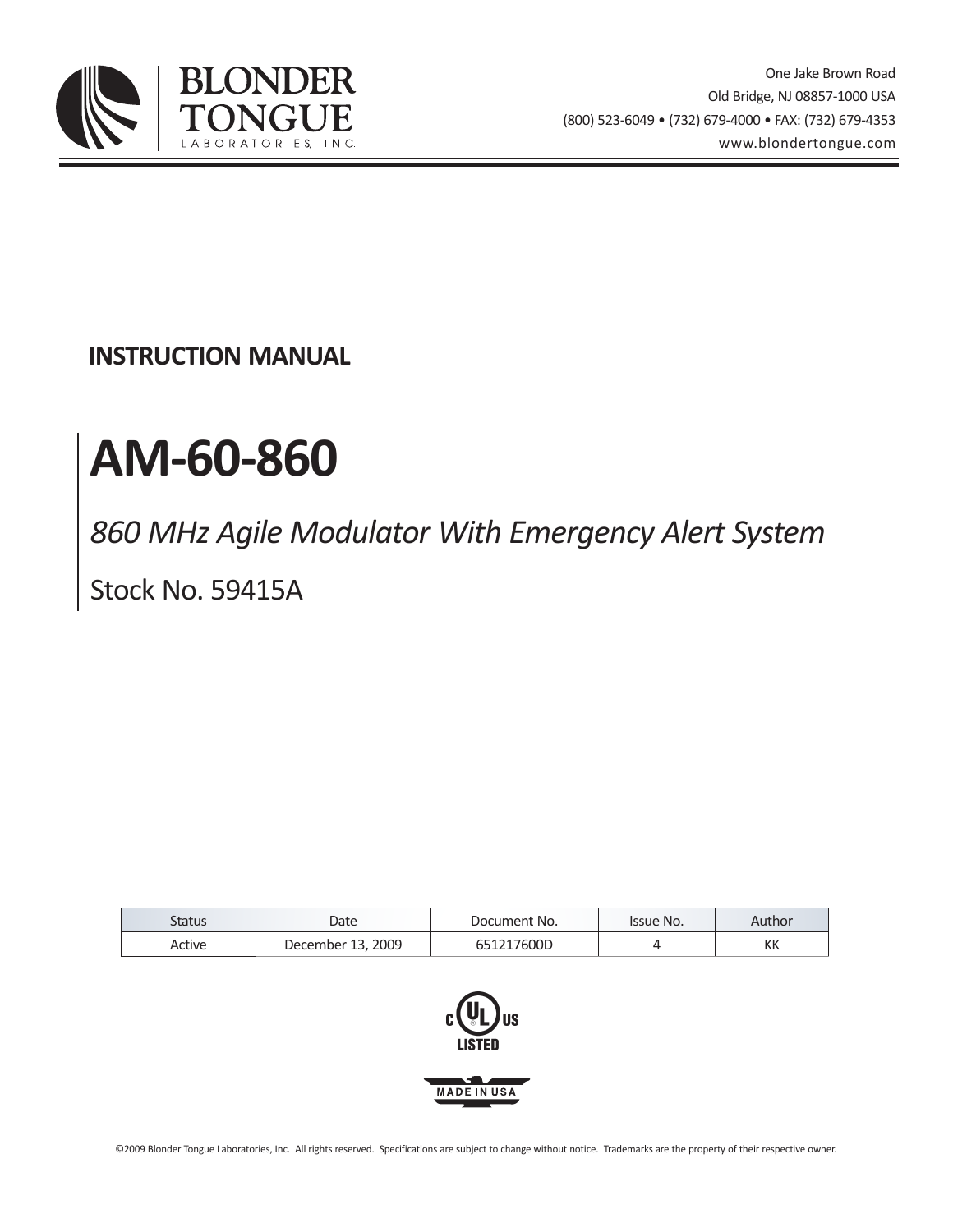#### **AM-60-860** Instruction Manual **2**

We recommend that you write the following information in the spaces provided below.

| Purchase Location Name:             |  |
|-------------------------------------|--|
| Purchase Location Telephone Number: |  |
| AM 60-860 Number:                   |  |

The information contained herein is subject to change without notice. Revisions may be issued to advise of such changes and/or additions. Correspondence regarding this publication should be addressed directly to: Blonder Tongue Laboratories, Inc. One Jake Brown Road Old Bridge, NJ 08857 Document Number: USA 651217600D Printed in the United States of America. All product names, trade names, or corporate names mentioned in this document are acknowledged to be the proprietary property of the registered owners.

This product incorporates copyright protection technology that is protected by U.S. patents and other intellectual property rights. Reverse engineering or disassembly is prohibited.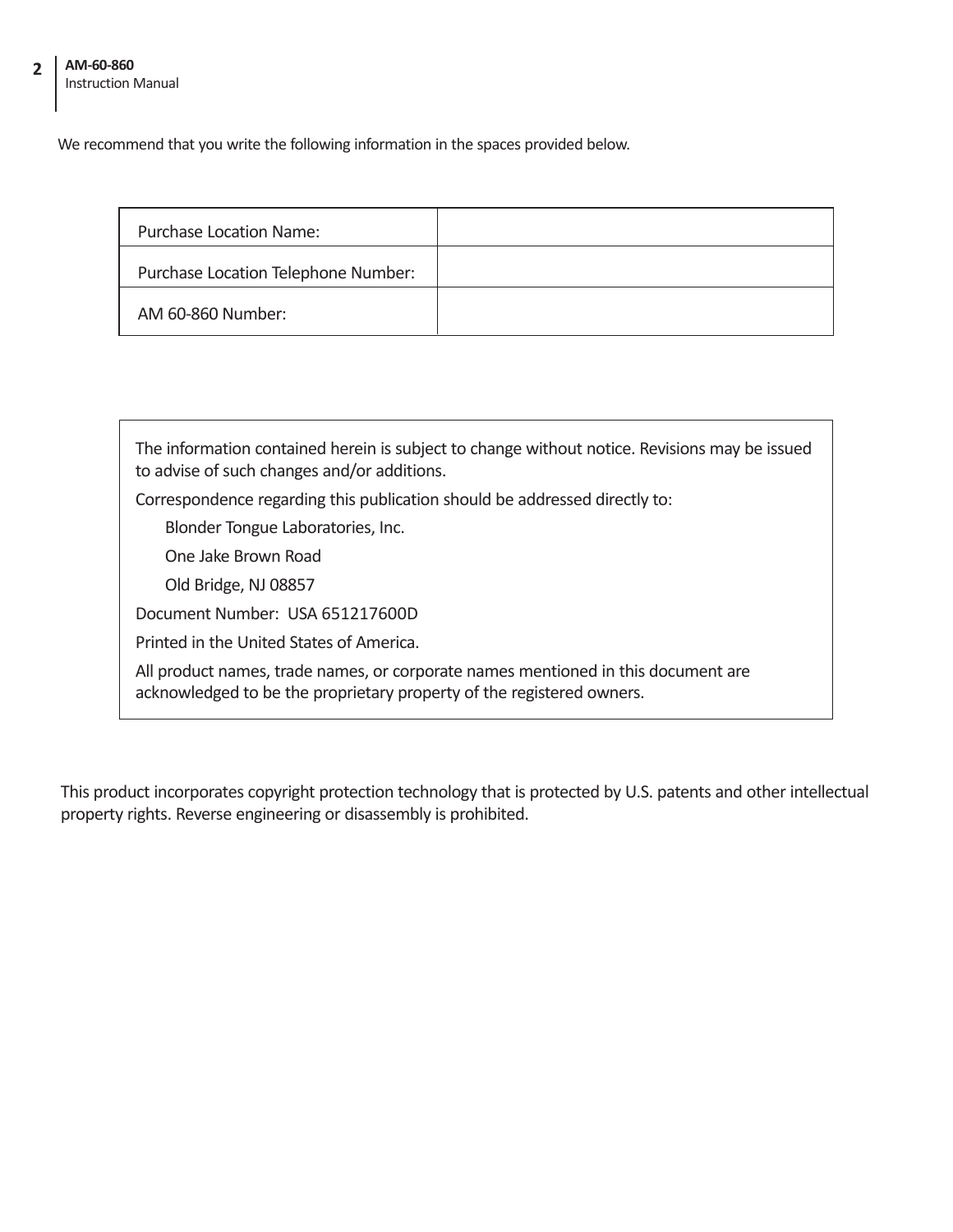#### **Section 1 — General & Safety Instructions**



#### **NOTE TO CATV SYSTEM INSTALLER**

**This reminder is provided to call the CATV System Installer's attention to Article 820-40 of the NEC that provides guidelines for proper grounding and, in particular, specifies that the cable ground shall be connected to the grounding system of the building, as close to the point of cable entry as practical.**

#### **Safety Instructions**



**You should always follow these instructions to help ensure Against injury to yourself and damage to your equipment.**

- Elevated Operating Ambient If installed in a closed or multi-unit rack assembly, the operating ambient temperature of the rack environment may be greater than room ambient. Therefore, consideration should be given to installing the equipment in an environment compatible with the maximum ambient temperature per manufacturer's recommendation.
- Reduced Air Flow Installation of the equipment in a rack should be such that the amount of air flow required for safe operation of the equipment is not compromised.
- Mechanical Loading Mounting of the equipment in the rack should be such that a hazardous condition is not achieved due to uneven mechanical loading.
- Circuit Overloading Consideration should be given to the connection of the equipment to the supply circuit and the effect that overloading of the circuits might have on overcurrent protection and supply wiring. Appropriate consideration of equipment nameplate ratings should be used when addressing this concern.
- Reliable Earthing Reliable earthing of rack-mounted equipment should be maintained. Particular attention should be given to supply connections other than direct connections to the branch circuit (e.g. use of power strips).
- Read all safety and operating instructions before you operate the unit.
- Retain all safety and operating instructions for future reference.
- Heed all warnings on the unit and in the safety and operating instructions.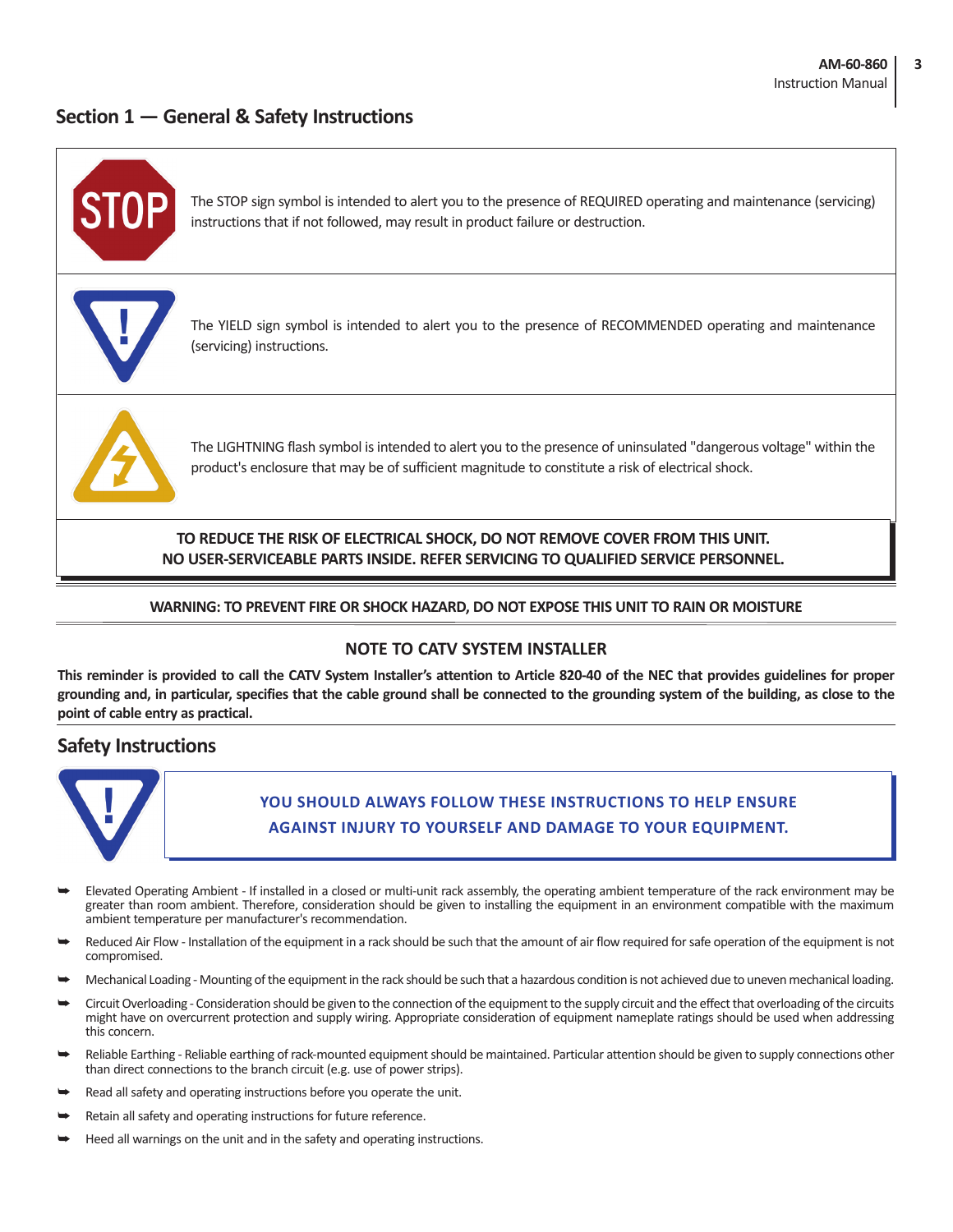#### **4 AM-60-860**

Instruction Manual

#### **Safety Instructions - continued**

- Follow all installation, operating, and use instructions.
- Unplug the unit from the AC power outlet before cleaning. Use only a damp cloth for cleaning the exterior of the unit.
- Do not use accessories or attachments not recommended by Blonder Tongue, as they may cause hazards, and will void the warranty.
- Do not operate the unit in high-humidity areas, or expose it to water or moisture.
- Do not place the unit on an unstable cart, stand, tripod, bracket, or table. The unit may fall, causing serious personal injury and damage to the unit. Install the unit only in a mounting rack designed for 19" rack-mounted equipment.
- Do not block or cover slots and openings in the unit. These are provided for ventilation and protection from overheating. Never place the unit near or over a radiator or heat register. Do not place the unit in an enclosure such as a cabinet without proper ventilation. Do not mount equipment in the rack space directly above or below the unit.
- Operate the unit using only the type of power source indicated on the marking label. Unplug the unit power cord by gripping the plug, not the cord.
- The unit is equipped with a three-wire ground-type plug. This plug will fit only into a ground-type power outlet. If you are unable to insert the plug into the outlet, contact an electrician to replace the outlet. Do not defeat the safety purpose of the ground-type plug.
- Route power supply cords so that they are not likely to be walked on or pinched by items placed upon or against them. Pay particular attention to cords at plugs, convenience receptacles, and the point where they exit from the unit.
- Be sure that the outdoor components of the antenna system are grounded in accordance with local, federal, and National Electrical Code (NEC) requirements. Pay special attention to NEC Sections 810 and 820. See the example shown in the following diagram:



- We strongly recommend using an outlet that contains surge suppression or ground fault protection. For added protection during a lightning storm, or when the unit is left unattended and unused for long periods of time, unplug it from the wall outlet and disconnect the lines between the unit and the antenna. This will prevent damage caused by lightning or power line surges.
- Do not locate the antenna near overhead power lines or other electric light or power circuits, or where it can fall into such power lines or circuits. When installing the antenna, take extreme care to avoid touching such power lines or circuits, as contact with them can be fatal.
- Do not overload wall outlets or extension cords, as this can result in a risk of fire or electrical shock.
- Never insert objects of any kind into the unit through openings, as the objects may touch dangerous voltage points or short out parts. This could cause fire or electrical shock.
- Do not attempt to service the unit yourself, as opening or removing covers may expose you to dangerous voltage and will void the warranty. Refer all servicing to authorized service personnel.
- Unplug the unit from the wall outlet and refer servicing to authorized service personnel whenever the following occurs:
	- ❏ The power supply cord or plug is damaged;
	- ❏ Liquid has been spilled, or objects have fallen into the unit;
	- ❏ The unit has been exposed to rain or water;
	- ❏ The unit has been dropped or the chassis has been damaged;
	- ❏ The unit exhibits a distinct change in performance.
- When replacement parts are required, ensure that the service technician uses replacement parts specified by Blonder Tongue. Unauthorized substitutions may damage the unit or cause electrical shock or fire, and will void the warranty.
- Upon completion of any service or repair to the unit, ask the service technician to perform safety checks to ensure that the unit is in proper operating condition.

#### **Returning Product for Repair (or Credit)**

**A Return Material Authorization (RMA) Number is required on all products returned to Blonder Tongue**, **regardless if the product is being returned for repair or credit.** Before returning product, please contact the Blonder Tongue Service Department at 1-800-523-6049, Ext. 4256 or visit our website: **www.blondertongue.com** for further information.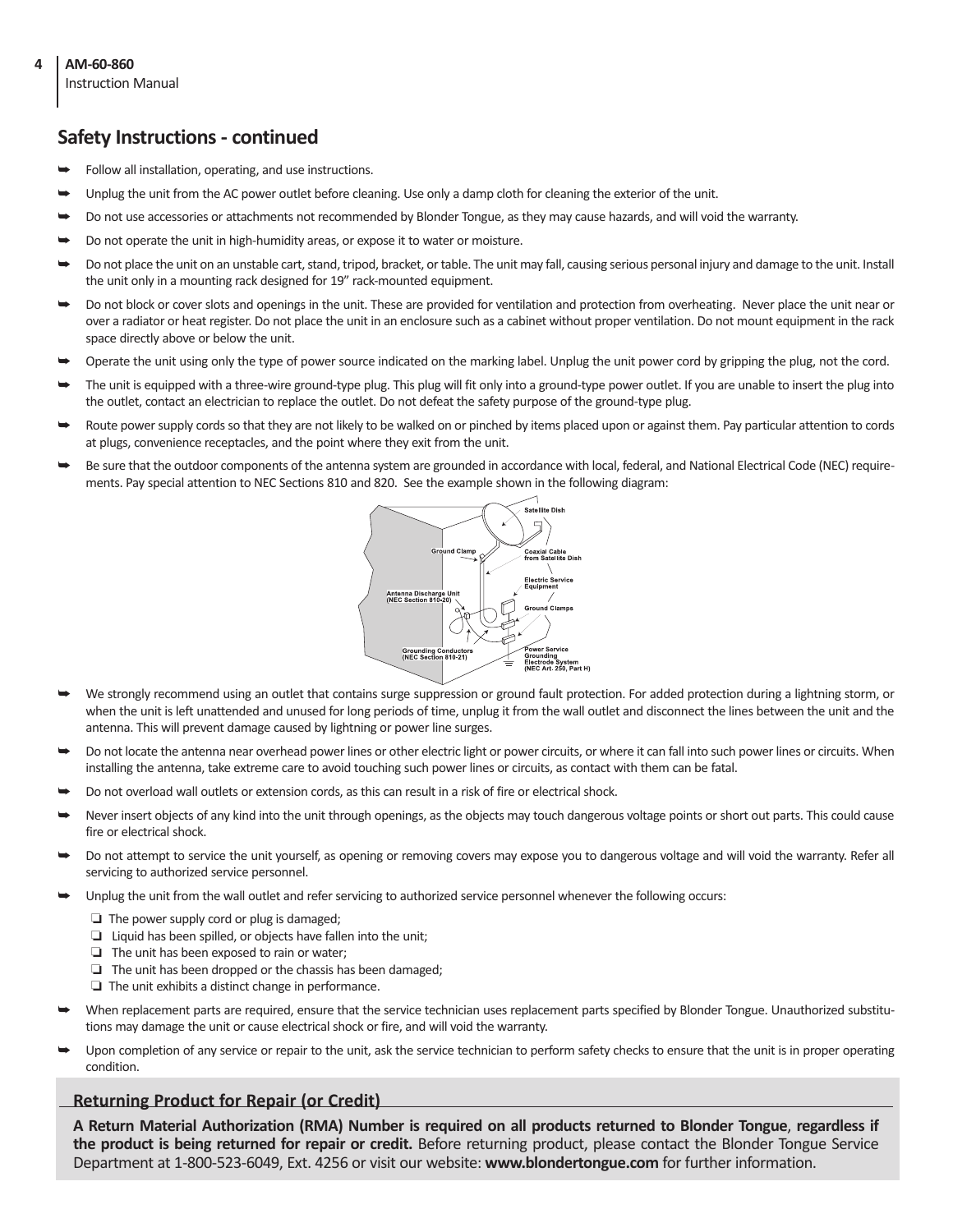#### **Description**

The AM-60-860 is a professional quality agile audio/video modulator equipped with the Emergency Alert System (EAS) feature, which can also be used as an alternate IF input. The unit provides audio and video modulated RF carrier on any channel from 54 to 860 MHz. Any standard audio/video source can be used, such as satellite receivers, television cameras, video tape recorders, or television demodulators.

Channel tuning is easily accomplished with the use of front panel push button switches. Frequency plans including CATV Standard EIA, IRC, HRC & Broadcast are available in the 54-860 MHz frequency range. All channel frequency information with appropriate FCC offsets is pre-programmed and tuned electronically via a microprocessor.

The unit has a wide range of standard and optional features that make it ideal for advanced CATV systems. AM Series Option 09, 600 Ω balanced audio input is incorporated as standard equipment in the AM-60-860. A stereo audio option, Option 05, also allows the integration of a BTSC stereo encoder module into the AM-60-860. This optional stereo encoder converts stereo left and right audio into a composite BTSC stereo audio signal. The factory installed option provides 20 dB of stereo separation, less than 1.0% total harmonic distortion and 60 dB signal to noise ratio.

The EAS / Alternate IF feature allows a choice between manual and automatic selection of the EAS/ALT IF input signal. This is done through a 3 position terminal strip on the rear of the unit. In the manual mode the EAS/ALT IF feature is activated by a contact closure to ground. In the automatic mode, two positions on the terminal strip are jumpered together enabling an automatic detection circuit in the unit. When an EAS/ALT IF signal is routed to the EAS/ALT IF port the unit automatically switches to that alternate signal.

The AM-60-860 meets FCC Docket 21006 aeronautical frequency offset requirements (5 kHz video carrier accuracy). A high in-channel carrier to noise performance of 63 dB typical is achieved by the unit. A custom SAW IF filter is employed to provide true vestigial sideband selectivity with built-in FCC group delay equalization. A state of the art converter design with pre-programmed microprocessor controlled channel tuning and 60 dBmV output ensures that the Blonder Tongue AM-60-860 is the ideal agile modulator for any demanding CATV headend need.

#### **Options**

|  |  |  | 02   Video Input Connector BNC 75 Ohm |  |  |
|--|--|--|---------------------------------------|--|--|
|--|--|--|---------------------------------------|--|--|

05 Stereo Audio

07 Video AGC

08 Audio AGC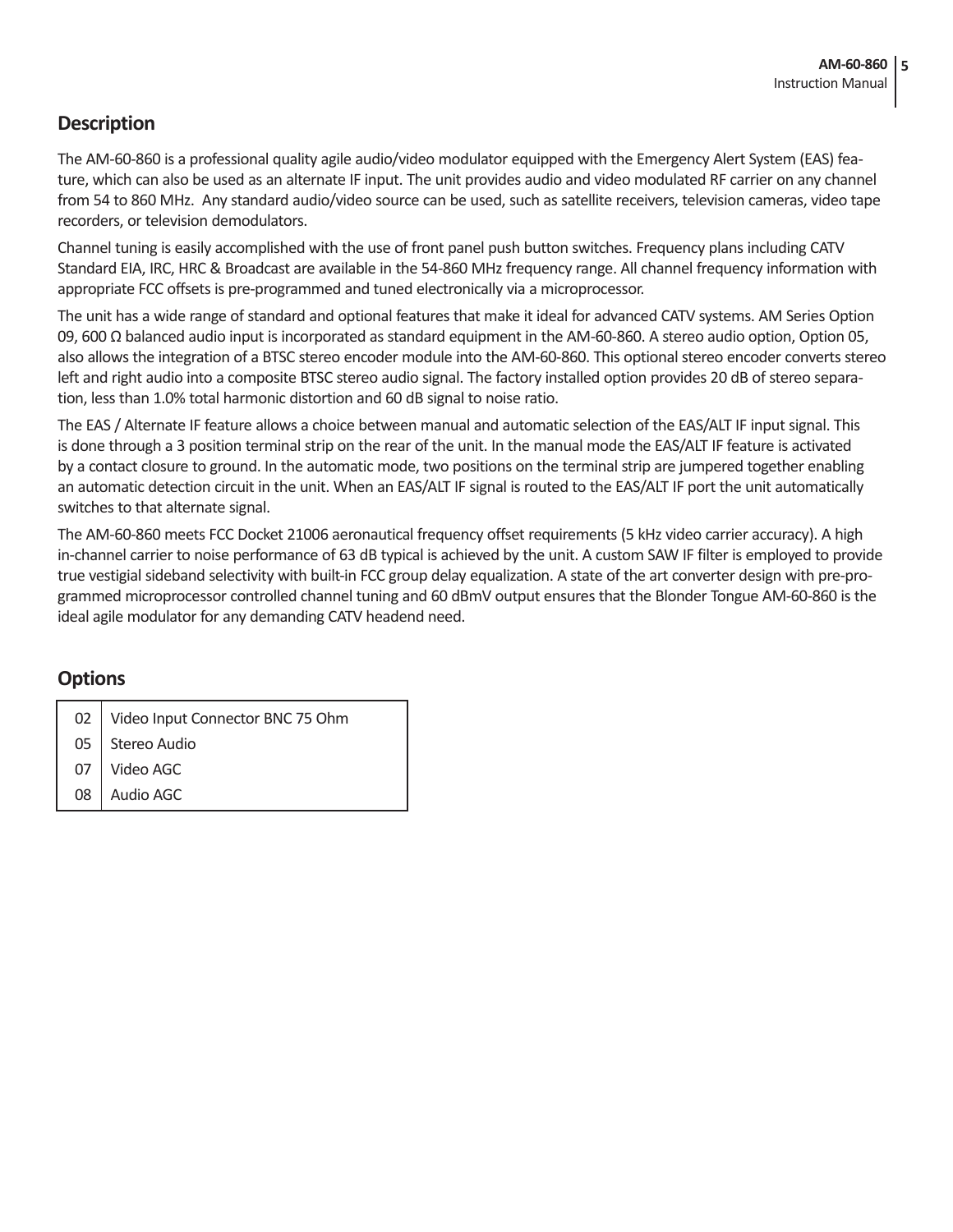Instruction Manual

**RF** Frequency Range: 54-860 MHz Channels: CATV, VHF, UHF (STD,HRC,IRC) FCC Offset (pre-programmed): 0, +12.5, or 25 kHz Output Level - Min: +60 dBmV Output Level Range +50 to +60 dBmV (a) Aural/Visual Carrier Ratio: -15, ±5 dB Visual Carrier Frequency Tolerance Standard Channels: ±20 kHz (max, 0° to 50° C) FCC Aeronautical Channels: ±5 kHz (max, 0° to 50° C) 4.5 MHz Aural Intercarrier Frequency Tolerance: ±150 Hz Channel Selectivity Adjacent Aural and Below: -40 dB Adjacent Picture and Above: -40 dB ±5 dB Spurious Outputs: -63 dBc C/N Ratio In-Channel: 63 dB (b) Broadband Noise: -77 dBc (b) Output Impedance: 75 Ω Output Return Loss: 12 dB **IF** Aural Frequency Standard: 41.25 MHz Visual Frequency Standard: 45.75 MHz Composite IF Loop Output Aural Carrier Level: +20 dBmV Visual Carrier Level: +35 dBmV Output/Input Impedance: 75 Ω Output Return Loss: 15 dB Input Return Loss: 16 dB EAS/ALT IF Input Level: 38 dBmV, @ 45.75 MHz EAS/ALT IF Switch Isolation: >60 dB **Video** Input Level: 1.0 V p-p (d) Frequency Response fv-0.5 MHz to fv+4.2 MHz: 1.5 dB P/V P-P Video to RMS Hum Ratio: 65 dB Video Signal-to-Noise Ratio,Weighted: 58 dB (b) Differential Gain: 2.0% (d) Differential Phase: 1.0° (d) C/L Delay Inequality: see note ns (c) Overmodulation Indicator: 87.5, ±2.5 % Input Impedance: 75 Ω Return Loss: 18 dB **Audio** Input Level: 180 mV RMS (e) Frequency Range: 20 Hz to 20 kHz Frequency Response: ±1.0 dB (f) Pre-Emphasis-Mono: 75 µs Audio Signal-to-Noise: 60 dB (e) **Specifications**

Total Harmonic Distortion: 0.6% (g) Overmodulation Indicator: 25, ±2 kHz Input Impedance: 600 Ω, balanced **General** Power Requirements Voltage: 117, ±10% VAC Frequency: 60 Hz Power: 27 W (h) Fuse: 0.40 A Temperature Range: 0 to +50 °C **Mechanical** Dimensions (WxHxD): 19.0 x 1.75 x 14.25 in., 483 x 44 x 362 mm Weight: 7 lbs., 3.18 kg **Connectors**  Video Input Standard: "F" Female Option 02: BNC Video Input: BNC type, Female Audio Input: Barrier Strip IF Output: "F" Female IF Input: "F" Female RF Output: "F" Female EAS/ALT IF: "F" Female **Controls**  Channel Selection: Push Button Switches Video Level: Control Aural Carrier Level: Control Audio Level: Control RF Output Level: Push Button Switches Mode: Push Button Switches **Indicators** Channel Display: 3 Digit LED, Red Video Overmodulation: LED, Red Audio Overmodulation: LED, Red EAS/ALT IF: LED, Red Stereo: LED, Green (Option)

#### **NOTES**

(0° to 50° C)

- (a) 0.2 dB steps (b) 4 MHz bandwidth
- (c) meets FCC CATV group delay pre-distortion requirements for color transmission
- (d) 87.5% depth of modulation
- (e) for 25 kHz peak deviation
- (f) referenced to standard 75 µs pre-emphasis
- (g) 20 Hz to 20 kHz, 25 kHz deviation
- (h) standard unit with no options installed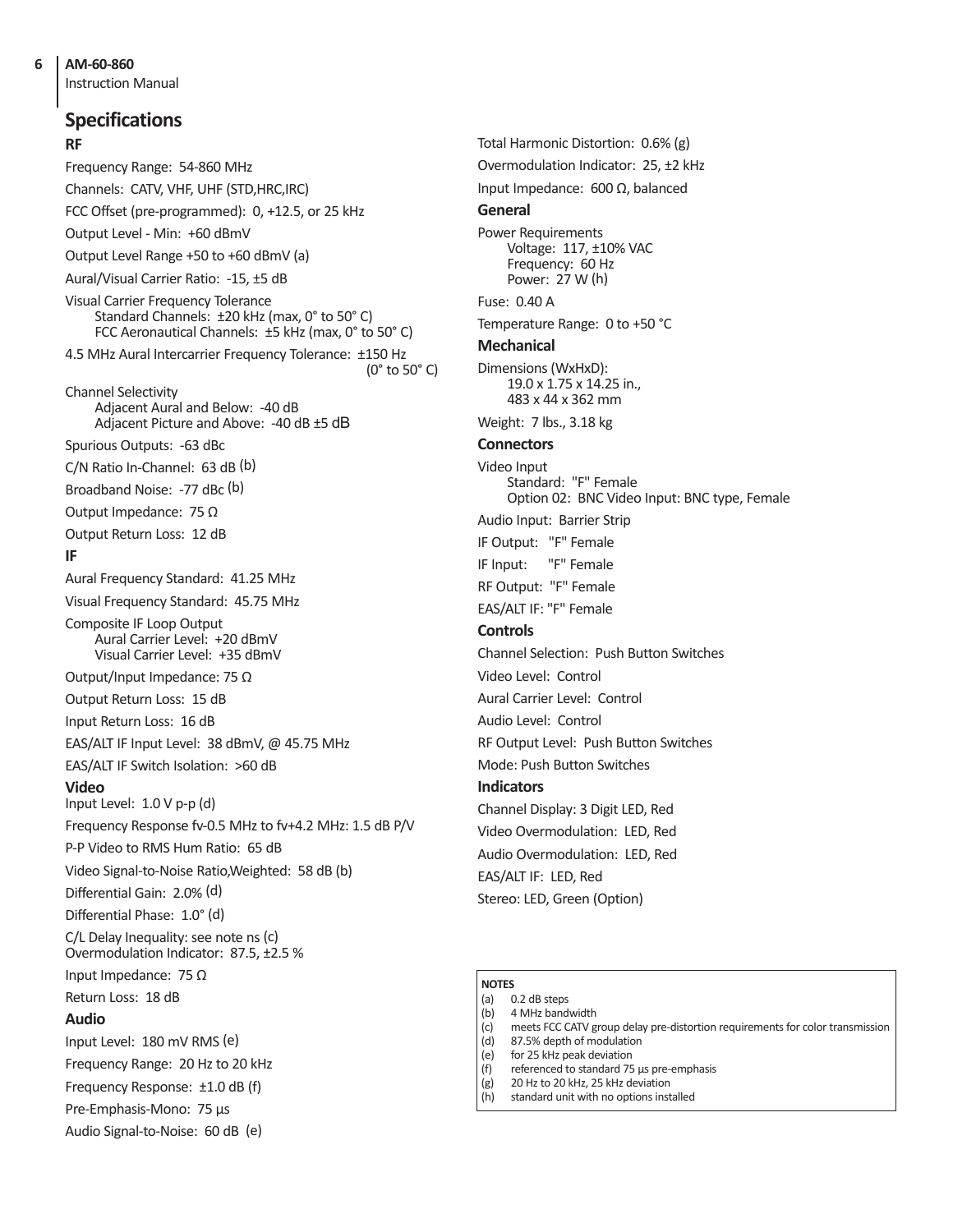#### **Controls and Connections**

#### **Operating Controls**

All operating controls and indicators for the modulator are located on, or are accessible from the front panel.





**Figure 2 - Rear Panel**

- [1] **EAS/ALT INDICATOR:** Lights Red when EAS/ALT is active.
- [2] **VIDEO OVERMODULATION LED:** Lights when modulation is above 87.5%.
- [3] **VIDEO MODULATION LEVEL:** Adjusts percentage of modulation.
- [4] **AURAL-TO-VISUAL CARRIER RATIO:** Controls amplitude of aural RF carrier relative to visual RF carrier.
- [5] **AUDIO MODULATION LEVEL:** Adjusts aural carrier modulation.
- [6] **AUDIO OVERMODULATION LED:** Lights when peak deviation of aural carrier is over 25 kHz.
- [7] **DISPLAY MODE BUTTON:** Used to scroll through channel configuration, output level and modes.
- [8] **CHANNEL, CHANNEL CONFIGURATION/OUTPUT LEVEL DISPLAY**
- [9] **UP/DOWN BUTTONS:** Used to scroll through the channel, and channel configuration/output display.
- [10] **ENTER BUTTON:** Evokes the current settings in the channel/output display when depressed.
- [11] **STEREO INDICATOR:** Green LED lights when equipped with stereo option (AM Opt 5), the audio select switch (on rear panel) in the stereo position and video is applied to the modulator.  **Note:** All connections to the unit are made at the rear panel.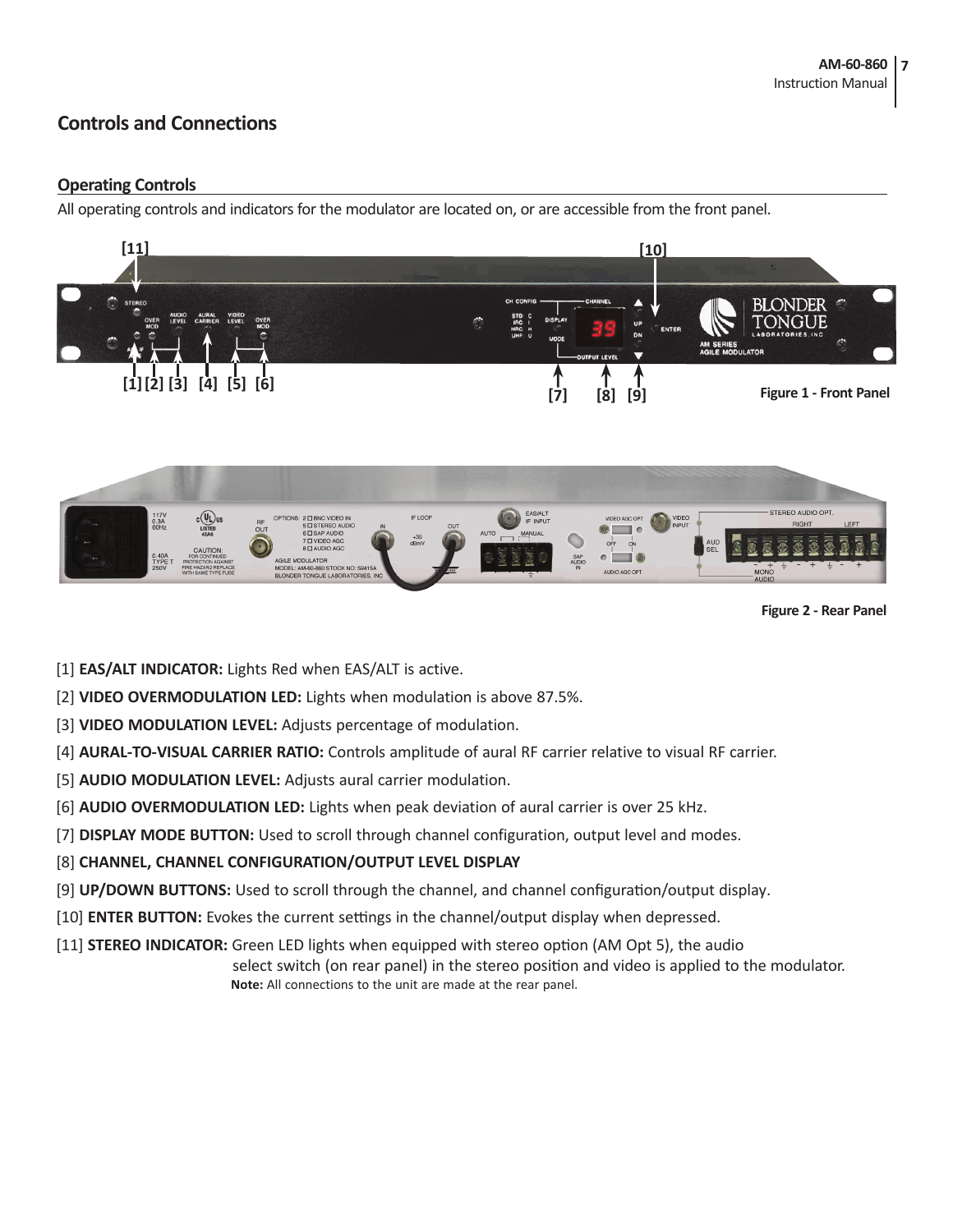#### Instruction Manual

#### **Operation**



#### **Display Mode**

This button scrolls through the selection of Channel, Channel Configuration and Output Level mode, in this order.

The resting state (default) of the AM's display mode is the channel number.

#### **Channel Selection**

The output channel is selected by pressing the UP or DN button when in the channel display mode.

The LED display will blink, indicating a transition state.

The actual channel is not changed until the ENTER button is pressed.

If the ENTER button is not pressed, the display will return to resting state after 30 seconds.

The channel output range is 2-135. Channels will rollover with the UP or DN key.

Pressing and holding the UP or DN button will allow for faster scrolling of channel.

The RF Output is temporairly muted during channel changes.

#### **Channel Configuration**

The Channel Configuration is changed by pressing the UP or DN button when in the Channel Configuration display mode. The LED display will blink indicating a transition state.

The channel configuration is not changed until the ENTER button is pressed.

If the ENTER button is not pressed, the display will return to resting state after 30 seconds.

If the mode is to be changed and it is not a valid mode for the existing channel, when the ENTER button is pressed, the new mode will be selected, and the channel will default to channel-2.

The available Channel Configurations are as follows:

C = Standard (default from factory)

 $I = IRC$ 

 $H = HRC$ 

U = Broadcast VHF/UHF

#### **Error Conditions**

The Display will show a flashing "EE1" if the PLL1 is not locked.

The Display will show a flashing "EE2" if the PLL2 is not locked.

The Display will show a flashing "EE3" if both PLL1 and PLL2 are not locked.

The RF Output is muted during any of the above conditions.

Please contact our Service Department should any of these errors conditions occur.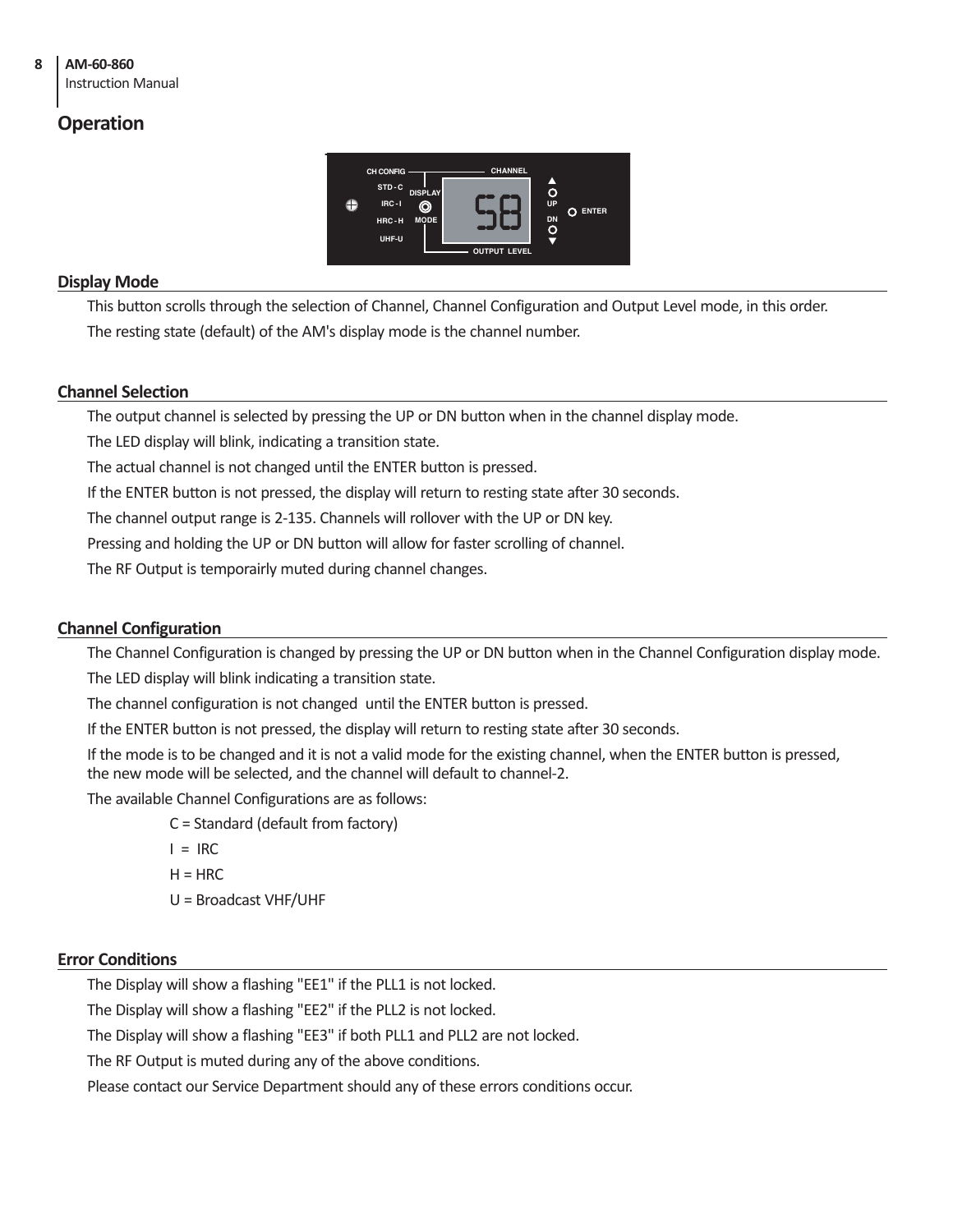#### **Adjustments**

- **VIDEO LEVEL**  With the intended signal source connected and a representative video program present, turn the Video Level Adjust control clockwise until the Video Overmodulation light just flashes, then back off slightly. Alternatively, while watching the picture on a good TV monitor, adjust the control to the highest (clockwise) level that does NOT cause the highlights (white portions of the picture) to become "washed out".
- **AUDIO LEVEL** Turn the Audio Level Adjust control clockwise until the Audio Overmodulation light just flashes slightly on the loudest peaks of the audio program material.
- **OUTPUT LEVEL** The Output Level is adjusted by pressing the UP ot DN button when in the Output Level display mode. The LED display will blink indicating a transition state. The output level is not changed until the ENTER button is pressed. If the ENTER button is not pressed, the display will return to its resting state after 30 seconds. Pressing and holding the UP or DN button will allow for faster scrolling. The Level increments in 0.2 dB steps. The display range is  $48 - 62$  (dBmv). Output level accuracy is typically  $+/-1$  dB of display,  $+/-2$  dB worst case.
- **A/V CARRIER RATIO** To adjust the aural-to-visual carrier ratio, tune the RF indicator device to the aural carrier frequency and adjust the Aural Carrier control to obtain the desired aural carrier level. Recommended ratio is -15 dB.

#### **EAS/ALT IF:**

- **AUTOMATIC**  Connect a jumper to the terminal strip auto position. EAS will become active when a +38 dBmV EAS IF signal is detected.
- **MANUAL** EAS is active with a ground connection on the manual position of the terminal strip.



#### **Stereo Compatibility Of The Modulator**

The AM-60-860 modulator is shipped configured for standard TV monaural operation (rear panel audio select switch is set to mono audio). To defeat the audio pre-emphasis for use with an external MTS Stereo Generator or when using Option 5 Stereo, move the audio select switch on the rear panel to the stereo position.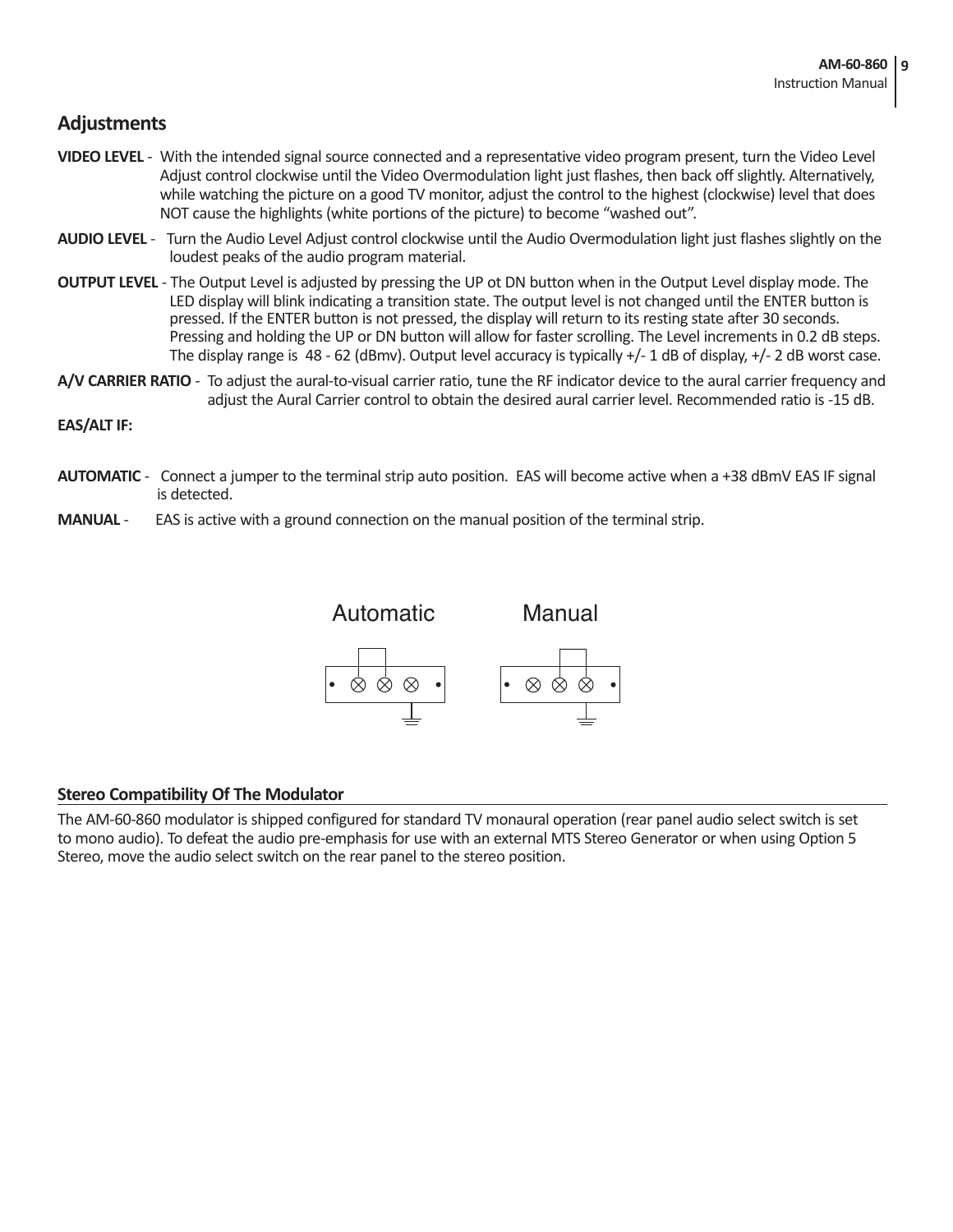## **Option 5 Stereo Audio**

#### **Description**

The stereo audio option integrates a BTSC stereo encoder module to the AM-60-860. The optional stereo encoder converts stereo left and right audio into a composite BTSC stereo audio signal. This Option provides 20 dB of stereo separation, less than 1.0% total harmonic distortion and 60 dB signal to noise ratio.

#### **Specifications**

Audio Input Sensitivity: 350 mV rms for 55 kHz peak dev.(w/pilot tone)

Video Input: 0.7 to 2 Vp-p

Frequency Response (Decoder output left or right channel):

L+R (In Phase Inputs) 50 Hz -10 KHz: 0.5 dB 50 Hz -12 KHz: .75 dB

L-R (Out of Phase Inputs) 50 Hz -10 KHz: 2.5 dB 50 Hz -12 KHz: 3.5 dB

L or R (One Grounded) 50 Hz -10 KHz: 1.5 dB 50 Hz -12 KHz: 1.75 dB

Separation 50 Hz -10 KHz: 20 dB

Harmonic Distortion @ 1 KHz (Decode Output: Left or right channel):

L+R:  $<$ 1 % L-R:  $<$ 1 % L or R: <1 %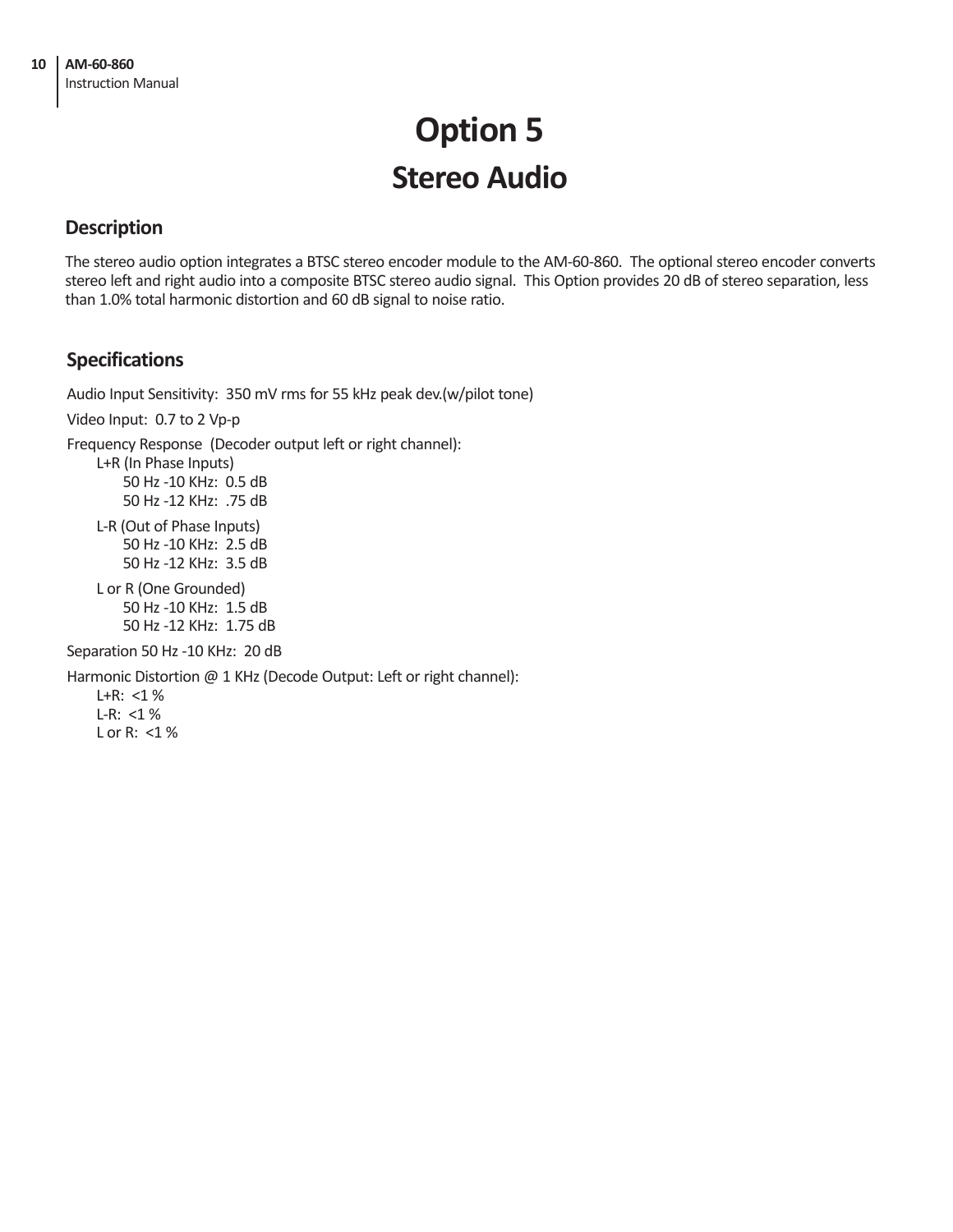### **Appendix A**

#### **Frequency Allocation Tables**

| EIA<br>Chan. | <b>Standard</b><br>Video | Incremental<br>Video (IRC) | Harmonic<br>Video (HRC)    |
|--------------|--------------------------|----------------------------|----------------------------|
| 02           | 55.2500                  | 55.2625                    | 54                         |
| 03           | 61.2500                  | 61.2625                    | 60                         |
| 04           | 67.2500                  | 67.2625                    | 66                         |
| 01           | NA                       | 73.2625                    | 72                         |
| 05           | 77.2500                  | 79.2625                    | 78                         |
| 06           | 83.2500                  | 85.2625                    | 84                         |
| 95           | 91.2500                  | 91.2625                    | 90                         |
| 96           | 97.2500                  | 97.2625                    | 96                         |
| 97<br>98     | 103.2500<br>109.2750     | 103.2625<br>109.2750       | 102<br>Cannot lock to comb |
| 99           | 115.2750                 | 115.2750                   | ref: refer to FCC regs     |
| 14           | 121.2625                 | 121.2625                   | 120                        |
| 15           | 127.2625                 | 127.2625                   | 126                        |
| 16           | 133.2625                 | 133.2625                   | 132                        |
| 17           | 139.2500                 | 139.2625                   | 138                        |
| 18           | 145.2500                 | 145.2625                   | 144                        |
| 19           | 151.2500                 | 151.2625                   | 150                        |
| 20           | 157.2500                 | 157.2625                   | 156                        |
| 21           | 163.2500                 | 163.2625                   | 162                        |
| 22           | 169.2500                 | 169.2625                   | 168                        |
| 07           | 175.2500                 | 175.2625                   | 174                        |
| 08           | 181.2500<br>187.2500     | 181.2625<br>187.2625       | 180<br>186                 |
| 09<br>10     | 193.2500                 | 193.2625                   | 192                        |
| 11           | 199.2500                 | 199.2625                   | 198                        |
| 12           | 205.2500                 | 205.2625                   | 204                        |
| 13           | 211.2500                 | 211.2625                   | 210                        |
| 23           | 217.2500                 | 217.2625                   | 216                        |
| 24           | 223.2500                 | 223.2625                   | 222                        |
| 25           | 229.2625                 | 229.2625                   | 228                        |
| 26           | 235.2625                 | 235.2625                   | 234                        |
| 27           | 241.2625                 | 241.2625                   | 240                        |
| 28           | 247.2625                 | 247.2625                   | 246                        |
| 29           | 253.2625                 | 253.2625                   | 252                        |
| 30           | 259.2625                 | 259.2625                   | 258                        |
| 31<br>32     | 265.2625<br>271.2625     | 265.2625<br>271.2625       | 264<br>270                 |
| 33           | 277.2625                 | 277.2625                   | 276                        |
| 34           | 283.2625                 | 283.2625                   | 282                        |
| 35           | 289.2625                 | 289.2625                   | 288                        |
| 36           | 295.2625                 | 295.2625                   | 294                        |
| 37           | 301.2625                 | 301.2625                   | 300                        |
| 38           | 307.2625                 | 307.2625                   | 306                        |
| 39           | 313.2625                 | 313.2625                   | 312                        |
| 40           | 319.2625                 | 319.2625                   | 318                        |
| 41           | 325.2625                 | 325.2625                   | 324                        |
| 42           | 331.2750<br>337.2625     | 331.2750<br>337.2625       | 330                        |
| 43<br>44     | 343.2625                 | 343.2625                   | 336<br>342                 |
| 45           | 349.2625                 | 349.2625                   | 348                        |
| 46           | 355.2625                 | 355.2625                   | 354                        |
| 47           | 361.2625                 | 361.2625                   | 360                        |
| 48           | 367.2625                 | 367.2625                   | 366                        |
| 49           | 373.2625                 | 373.2625                   | 372                        |
| 50           | 379.2625                 | 379.2625                   | 378                        |
| 51           | 385.2625                 | 385.2625                   | 384                        |
| 52           | 391.2625                 | 391.2625                   | 390                        |
| 53           | 397.2625                 | 397.2625                   | 396                        |
| 54           | 403.2500                 | 403.2625                   | 402                        |
| 55<br>56     | 409.2500<br>415.2500     | 409.2625<br>415.2625       | 408<br>414                 |
| 57           | 421.2500                 | 421.2625                   | 420                        |
| 58           | 427.2500                 | 427.2625                   | 426                        |
| 59           | 433.2500                 | 433.2625                   | 432                        |
| 60           | 439.2500                 | 439.2625                   | 438                        |
| 61           | 445.2500                 | 445.2625                   | 444                        |
| 62           | 451.2500                 | 451.2625                   | 450                        |
|              |                          |                            |                            |

| EIA<br>Chan. | Standard<br>Video    | Incremental<br>Video (IRC) | Harmonic<br>Video (HRC) |  |
|--------------|----------------------|----------------------------|-------------------------|--|
|              |                      |                            |                         |  |
| 63           | 457.2500             | 457.2625                   | 456                     |  |
| 64<br>65     | 463.2500<br>469.2500 | 463.2625<br>469.2625       | 462<br>468              |  |
| 66           | 475.2500             | 475.2625                   | 474                     |  |
| 67           | 481.2500             | 481.2625                   | 480                     |  |
| 68           | 487.2500             | 487.2625                   | 486                     |  |
| 69           | 493.2500             | 493.2625                   | 492                     |  |
| 70           | 499.2500             | 499.2625                   | 498                     |  |
| 71           | 505.2500             | 505.2625                   | 504                     |  |
| 72           | 511.2500             | 511.2625                   | 510                     |  |
| 73           | 517.2500             | 517.2625                   | 516                     |  |
| 74           | 523.2500             | 523.2625                   | 522                     |  |
| 75           | 529.2500             | 529.2625                   | 528                     |  |
| 76           | 535.2500             | 535.2625                   | 534                     |  |
| 77           | 541.2500             | 541.2625                   | 540                     |  |
| 78           | 547.2500             | 547.2625                   | 546                     |  |
| 79           | 553.2500             | 553.2625                   | 552                     |  |
| 80           | 559.2500             | 559.2625<br>565.2625       | 558                     |  |
| 81<br>82     | 565.2500<br>571.2500 | 571.2625                   | 564<br>570              |  |
| 83           | 577.2500             | 577.2625                   | 576                     |  |
| 84           | 583.2500             | 583.2625                   | 582                     |  |
| 85           | 589.2500             | 589.2625                   | 588                     |  |
| 86           | 595.2500             | 595.2625                   | 594                     |  |
| 87           | 601.2500             | 601.2625                   | 600                     |  |
| 88           | 607.2500             | 607.2625                   | 606                     |  |
| 89           | 613.2500             | 613.2625                   | 612                     |  |
| 90           | 619.2500             | 619.2625                   | 618                     |  |
| 91           | 625.2500             | 625.2625                   | 624                     |  |
| 92           | 631.2500             | 631.2625                   | 630                     |  |
| 93           | 637.2500             | 637.2625                   | 636                     |  |
| 94           | 643.2500             | 643.2625                   | 642                     |  |
| 100          | 649.2500             | 649.2625                   | 648                     |  |
| 101          | 655.2500             | 655.2625                   | 654                     |  |
| 102          | 661.2500             | 661.2625                   | 660                     |  |
| 103          | 667.2500             | 667.2625                   | 666                     |  |
| 104          | 673.2500             | 673.2625                   | 672                     |  |
| 105          | 679.2500             | 679.2625                   | 678                     |  |
| 106          | 685.2500             | 685.2625                   | 684                     |  |
| 107          | 691.2500             | 691.2625                   | 690                     |  |
| 108          | 697.2500             | 697.2625                   | 696                     |  |
| 109          | 703.2500<br>709.2500 | 703.2625<br>709.2625       | 702<br>708              |  |
| 110<br>111   | 715.2500             | 715.2625                   | 714                     |  |
| 112          | 721.2500             | 721.2625                   | 720                     |  |
| 113          | 727.2500             | 727.2625                   | 726                     |  |
| 114          | 733.2500             | 733.2625                   | 732                     |  |
| 115          | 739.2500             | 739.2625                   | 738                     |  |
| 116          | 745.2500             | 745.2625                   | 744                     |  |
| 117          | 751.2500             | 751.2625                   | 750                     |  |
| 118          | 757.2500             | 757.2625                   | 756                     |  |
| 119          | 763.2500             | 763.2625                   | 762                     |  |
| 120          | 769.2500             | 769.2625                   | 768                     |  |
| 121          | 775.2500             | 775.2625                   | 774                     |  |
| 122          | 781.2500             | 781.2625                   | 780                     |  |
| 123          | 787.2500             | 787.2625                   | 786                     |  |
| 124          | 793.2500             | 793.2625                   | 792                     |  |
| 125          | 799.2500             | 799.2625                   | 798                     |  |
| 126          | 805.2500<br>811.2500 | 805.2625                   | 804                     |  |
| 127          |                      | 811.2625                   | 810                     |  |
| 128<br>129   | 817.2500<br>823.2500 | 817.2625<br>823.2625       | 816<br>822              |  |
| 130          | 829.2500             | 829.2625                   | 828                     |  |
| 131          | 835.2500             | 835.2625                   | 834                     |  |
| 132          | 841.2500             | 841.2625                   | 840                     |  |
| 133          | 847.2500             | 847.2625                   | 846                     |  |
| 134          | 853.2500             | 853.2625                   | 852                     |  |
| 135          | 859.2500             | 859.2625                   | 858                     |  |
|              |                      |                            |                         |  |

| Channel  | <b>VHF Broadcast Channels</b><br>Video (MHz) |
|----------|----------------------------------------------|
| 2        | 55.25                                        |
| 3<br>4   | 61.25<br>67.25                               |
| 5        | 77.25                                        |
| 6        | 83.25                                        |
| 7<br>8   | 175.25<br>181.25                             |
| 9        | 187.25                                       |
| 10       | 193.25                                       |
| 11<br>12 | 199.25<br>205.25                             |
| 13       | 211.25                                       |
| Channel  | <b>UHF Broadcast Channels</b><br>Video (MHz) |
| 14       | 471.25                                       |
| 15       | 477.25                                       |
| 16       | 483.25                                       |
| 17       | 489.25                                       |
| 18<br>19 | 495.25<br>501.25                             |
| 20       | 507.25                                       |
| 21       | 513.25                                       |
| 22<br>23 | 519.25<br>525.25                             |
| 24       | 531.25                                       |
| 25       | 537.25                                       |
| 26       | 543.25                                       |
| 27<br>28 | 549.25<br>555.25                             |
| 29       | 561.25                                       |
| 30       | 567.25                                       |
| 31       | 573.25<br>579.25                             |
| 32<br>33 | 585.25                                       |
| 34       | 591.25                                       |
| 35       | 597.25                                       |
| 36<br>37 | 603.25<br>609.25                             |
| 38       | 615.25                                       |
| 39       | 621.25                                       |
| 40<br>41 | 627.25<br>633.25                             |
| 42       | 639.25                                       |
| 43       | 645.25                                       |
| 44<br>45 | 651.25<br>657.25                             |
| 46       | 663.25                                       |
| 47       | 669.25                                       |
| 48       | 675.25                                       |
| 49<br>50 | 681.25<br>687.25                             |
| 51       | 693.25                                       |
| 52       | 699.25                                       |
| 53<br>54 | 705.25<br>711.25                             |
| 55       | 717.25                                       |
| 56       | 723.25                                       |
| 57       | 729.25                                       |
| 58<br>59 | 735.25<br>741.25                             |
| 60       | 747.25                                       |
| 61       | 753.25                                       |
| 62<br>63 | 759.25<br>765.25                             |
| 64       | 771.25                                       |
| 65       | 777.25                                       |
| 66<br>67 | 783.25<br>789.25                             |
| 68       | 795.25                                       |
| 69       | 801.25                                       |
| 70       | 807.25                                       |
| 71<br>72 | 813.25<br>819.25                             |
| 73       | 825.25                                       |
| 74       | 831.25                                       |
| 75<br>76 | 837.25<br>843.25                             |
| 77       | 849.25                                       |
| 78       | 855.25                                       |